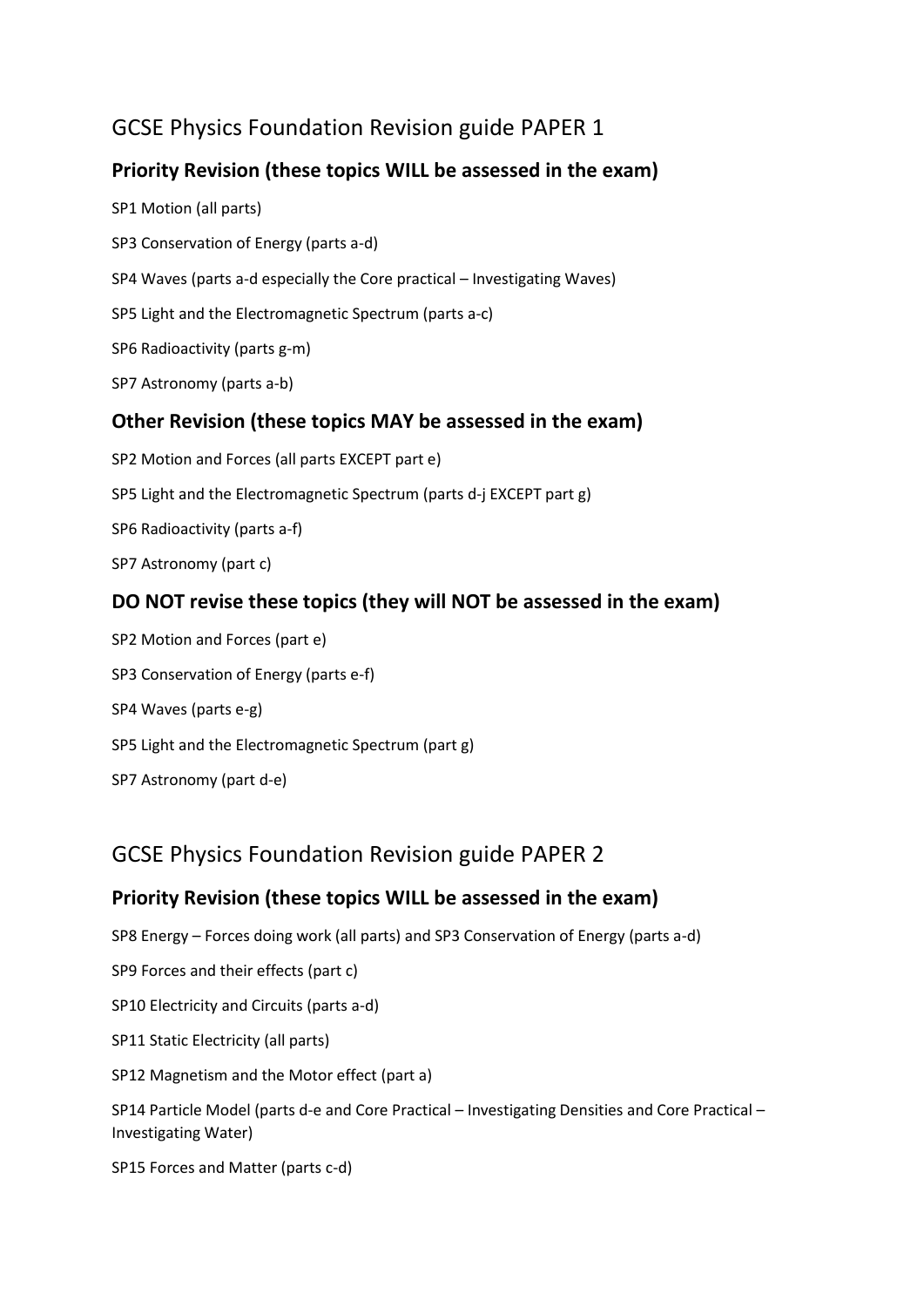## **Other Revision (these topics MAY be assessed in the exam)**

SP10 Electricity and Circuits (parts f-i) SP14 Particle Model (parts a-c)

## **DO NOT revise these topics (they will NOT be assessed in the exam)**

SP9 Forces and their effects (parts a-b) SP10 Electricity and Circuits (part e) SP12 Magnetism and the Motor effect (part b-c) SP13 Electromagnetic Induction (all parts) SP15 Forces and Matter (parts a-b)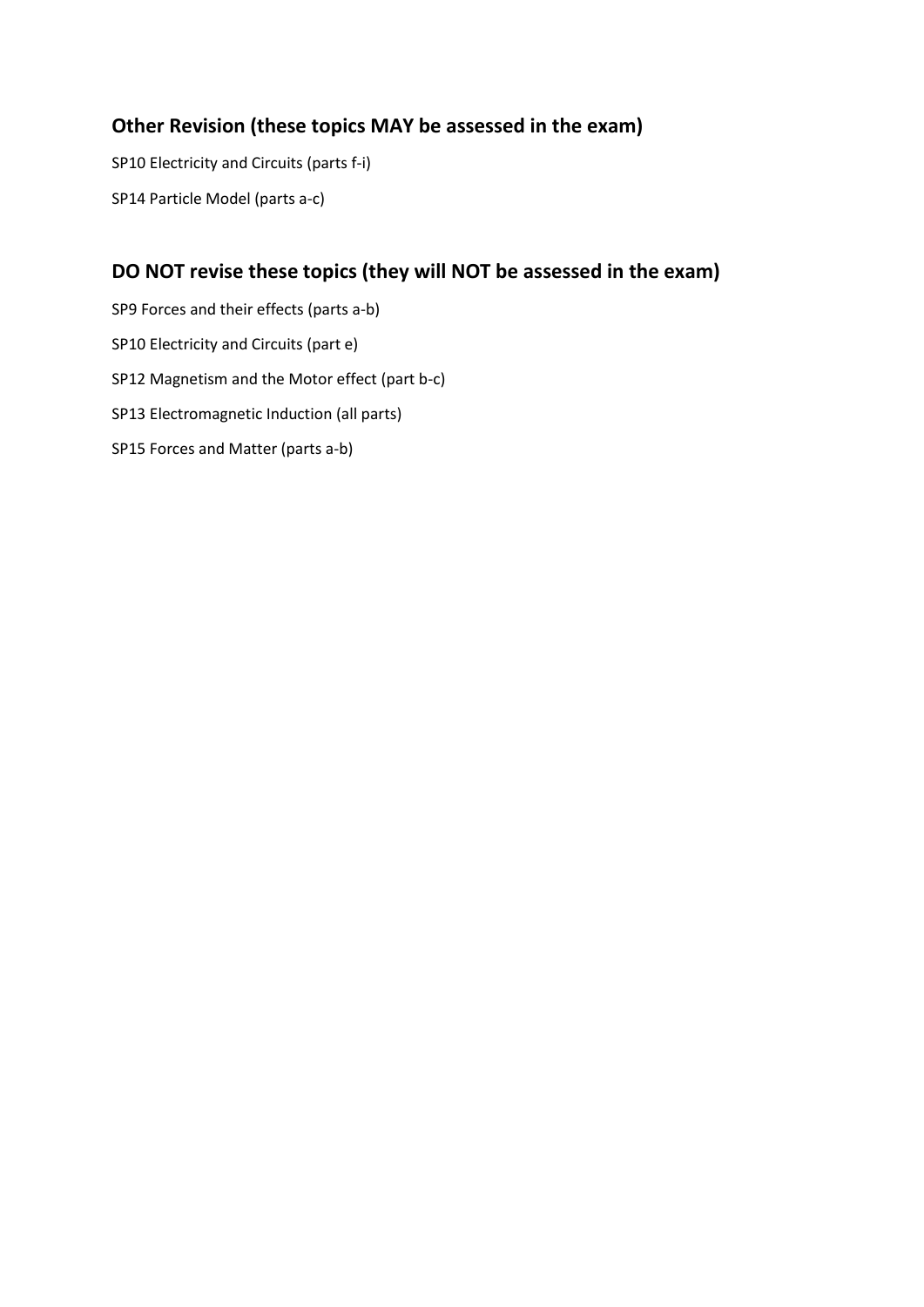# GCSE Physics Higher Revision guide PAPER 1

### **Priority Revision (these topics WILL be assessed in the exam)**

- SP1 Motion (all parts) SP2 Motion and Forces (Parts e-f and also Circular motion from part b and Inertial mass from part d) SP3 Conservation of Energy (parts a-d) SP4 Waves (parts d-g) SP5 Light and the Electromagnetic Spectrum (parts a-c) SP6 Radioactivity (parts a, d-f) SP7 Astronomy (parts d-e) **Other Revision (these topics MAY be assessed in the exam)** SP2 Motion and Forces (parts g-i) SP4 Waves (parts a-c) SP5 Light and the Electromagnetic Spectrum (parts d-j EXCEPT part g) SP6 Radioactivity (b-c and g-m)
- SP7 Astronomy (part c)

## **DO NOT revise these topics (they will NOT be assessed in the exam)**

SP2 Motion and Forces (parts a-d EXCEPT parts on Circular motion and Inertial mass – see above) SP3 Conservation of Energy (parts e-f) SP5 Light and the Electromagnetic Spectrum (part g) SP7 Astronomy (parts a-b)

# GCSE Physics Higher Revision guide PAPER 2

#### **Priority Revision (these topics WILL be assessed in the exam)**

SP8 Energy – Forces doing work (all parts) and SP3 Conservation of Energy (parts a-d) SP9 Forces and their effects (part c) SP10 Electricity and Circuits (parts a-c and Core Practical - Investigating Resistance) SP11 Static Electricity (all parts) SP12 Magnetism and the Motor effect (part a) SP13 Electromagnetic Induction (all parts)